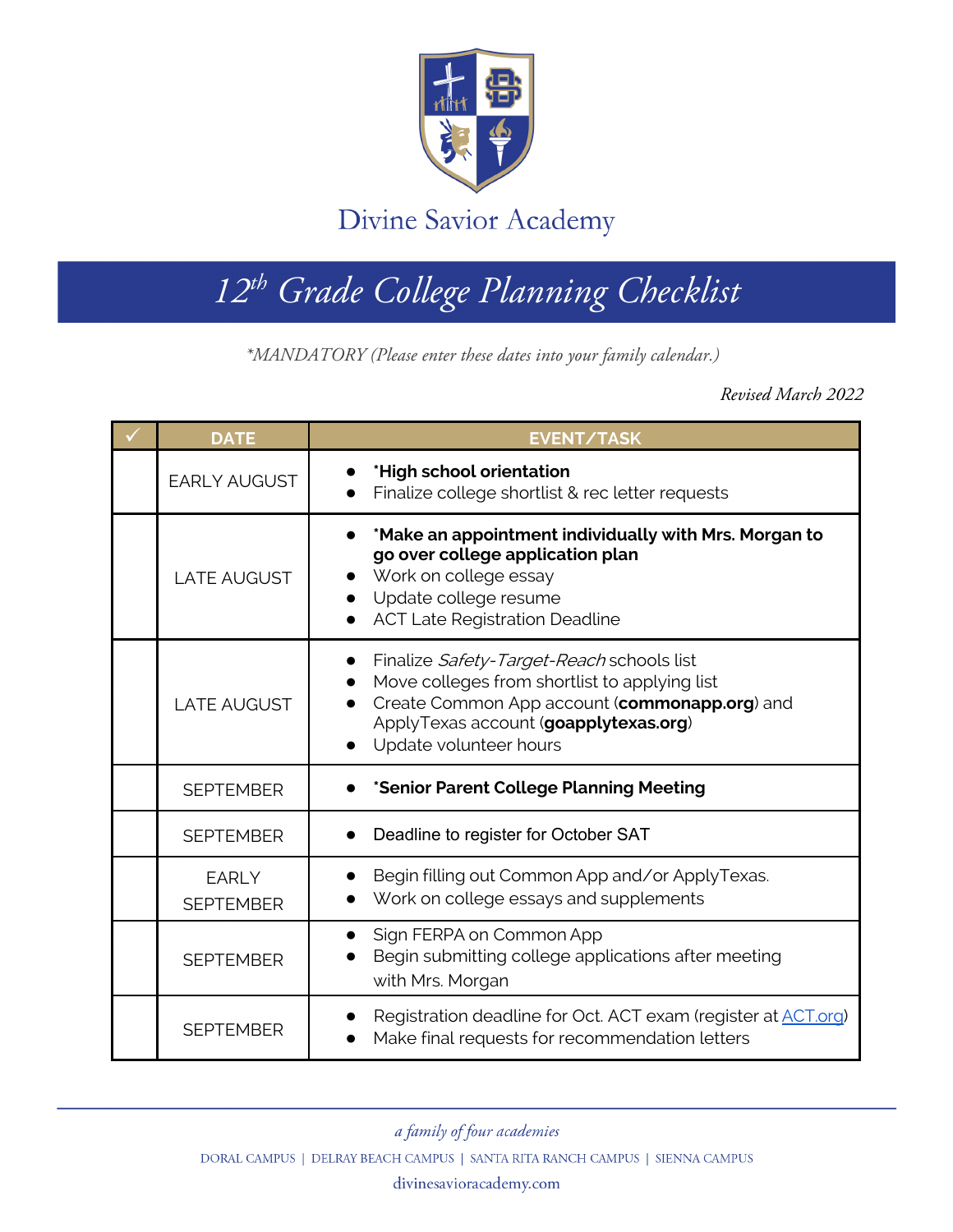

Divine Savior Academy

## *Cont… 12th Grade College Planning Checklist*

| <b>DATE</b>                  | <b>EVENT/TASK</b>                                                                                                                                                            |
|------------------------------|------------------------------------------------------------------------------------------------------------------------------------------------------------------------------|
| LATE<br><b>SEPTEMBER</b>     | *Financial Aid Workshop 7:00 pm                                                                                                                                              |
| <b>OCTOBER</b>               | Begin submitting FAFSA online (As close as possible to<br>October 1, file a FAFSA using previous tax-year figures.)                                                          |
| <b>OCTOBER</b>               | • SAT Test Date (register at <b>Collegeboard.org</b> )<br>Create/update Raise.me and Goingmerry.com profile for<br>scholarships                                              |
| <b>OCTOBER</b>               | SAT registration deadline for November SAT                                                                                                                                   |
| <b>MID</b><br><b>OCTOBER</b> | Fill out and submit <b>CSS Profile</b> for private universities<br>(if required)<br>Finalize and submit Early Action applications before<br>$\bullet$<br>November 1 deadline |
| <b>NOVEMBER</b>              | Priority deadline for submitting FAFSA online with previous<br>tax-year info.<br>Deadline for Early Action (non binding) admissions                                          |
| <b>NOVEMBER</b>              | Registration deadline for December SAT exam                                                                                                                                  |
| <b>NOVEMBER</b>              | SAT Exam (register at Collegeboard.org)                                                                                                                                      |
| <b>NOVEMBER</b>              | DSA Deadline for submitting regular admissions applications<br>$\bullet$<br>(Send test scores to colleges, and make sure<br>recommendations have been submitted.)            |